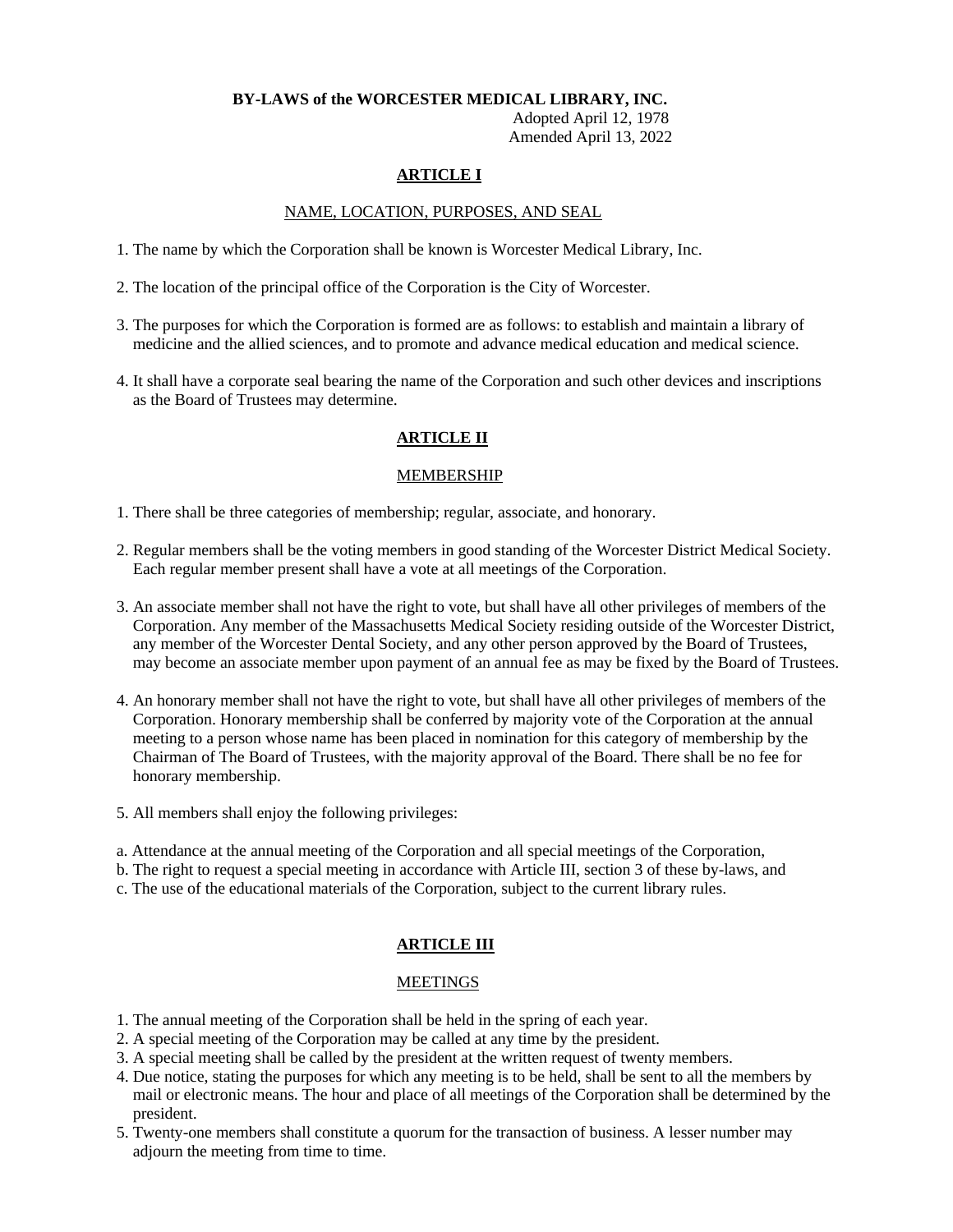# **ARTICLE IV**

#### **OFFICERS**

- 1. The officers of the Corporation shall be a President, a Vice-President, a Treasurer, a Secretary, such other officers as the Corporation may from time to time authorize, and a Board of Trustees who shall be thirteen in number, and shall consist of the said four officers and nine others.
- 2. The President, Vice-President, Secretary, and Treasurer will all be regular members of the Corporation, elected for a term of one year at the annual meeting of the Corporation.
- 3. The nine trustees other than the officers will be members of the Corporation. They will each serve for a term of three years. Three will be elected each year at the annual meeting of the Corporation.

# **ARTICLE V**

#### PRESIDENT AND CHAIRMAN OF THE BOARD OF TRUSTEES

- 1. The President shall preside at a11 meetings of the Corporation and shall exercise a general supervision over the affairs of the Corporation, including the appointment of special committees as necessary.
- 2. At the first meeting of the Trustees fo11owing the annual meeting of the Corporation, the Trustees shall choose from their own number a Chairman of the Board of Trustees, who shall preside over their meetings and shall perform such duties as may be assigned to him by the Trustees.

## **ARTICLE VI**

## TREASURER

1. The Treasurer shall be custodian of the funds and valuable papers of the Corporation subject to the orders of the Corporation and of the Trustees, and custodian of the corporate seal. He shall collect all money due the corporation. He shall keep an accurate account of all receipts and disbursements, and shall make disbursements for all routine expenses under the authority of the Trustees or as may be ordered by vote of the Corporation in any meeting duly called. He shall keep accurate records of the invested funds under the direction of the Trustees in performance of their duties under Article IX, of these by-laws.

 Checks shall be drawn and notes and other obligations issued by him only upon regularly numbered blanks, with the name of the Corporation written or printed on the face thereof. He shall, when thereto required, give bond to the Corporation for the faithful performance of his duties, in such sum and with such sureties as the Trustees may require. The custody of such bond shall be with such as the Trustees may designate.

- 2. The fiscal year of the Corporation shall end on December 31.
- 3. The funds of the Corporation shall be used only in furtherance of the purposes for which the Corporation is formed.
- 4. The Treasurer shall annually make to the Corporation a written report of his doings and of the state of the treasury and shall subject all his accounts to the inspection of the Trustees, auditors, and their agents.
- 5. The Treasurer may delegate administrative duties to the Librarian or other individual with the approval of the Trustees.

# **ARTICLE VII**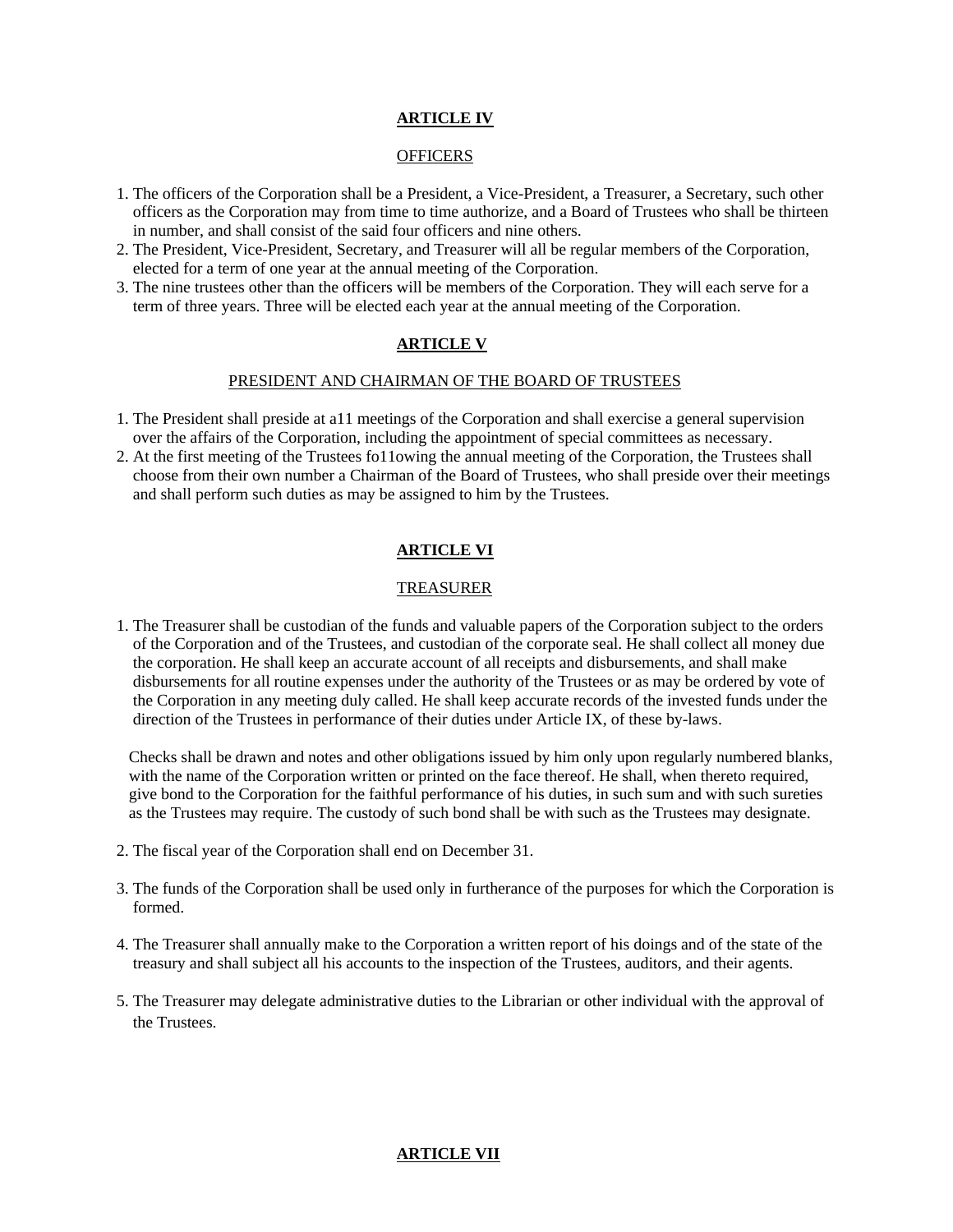#### **SECRETARY**

- 1. The Secretary shall keep and shall have charge of the records of the Corporation and of the Trustees.
- 2. He shall send by mail to each member at least 14 days in advance, notice of the annual meeting, with the list of nominations. He shall send by mail to each member at least 7 days in advance, notice of any special meeting of the Corporation called by the President or called upon written request as provided in Article III of these by-laws. The notices of all meetings of the Corporation shall state the purposes for which the meeting is ca11ed.
- 3. He shall send by mail to each Trustee, at least 7 days in advance, notice of every regular meeting of the Trustees and of every special meeting of the Trustees called by the President or Chairman or called upon written request as provided in Article VIII of these by-laws. The purposes for which all special meetings of the Trustees are to be held shall be stated in the notice of the meeting.
- 5. The Secretary may delegate administrative duties to the Librarian or other individual with the approval of the Trustees.

## **ARTICLE VIII**

## **TRUSTEES**

- 1. Within one month following the annual meeting of the Corporation, the Board of Trustees shall meet for the organization and business of a regular meeting.
- 2. The Trustees are hereby given all the powers which the Corporation itself possesses, not incompatible with these by-laws or with the laws of the Commonwealth. They shall make such rules and orders for their regular meetings and for their procedure and may appoint such committees as they deem fit. They shall make such rules and regulations with reference to the use of the library by members of the Corporation, or by others, as they deem proper.
- 3. A quorum of the Trustees for the transaction of business shall be five.
- 4. Special meetings of the Trustees may be called at any time by the President or the Chairman of the Board of Trustees, and shall be called upon the written request of at least five Trustees delivered to the Secretary, stating the purposes for which the meeting is to be held.
- 5. Any vacancy occurring in the Officers or Board of Trustees from the death, resignation, removal or disability of any Officer or Trustee shall be filled by the remaining members of the Board at their next regular meeting or at a special meeting called for the purpose.
- 6. The Trustees may appoint any appropriate employees and remove them at their pleasure. The Trustees shall appoint a Librarian to supervise the educational materials of the Corporation. The Trustees may appoint a Curator.
- 7. The Trustees shall have access to the books, vouchers and funds of the Treasurer.

# **ARTICLE IX**

## PERMANENT FUNDS AND PROPERTY

1. The general. care and management of the permanent funds and property of the Corporation, including any that may hereafter be acquired, is hereby placed in the Trustees, subject always to such directions as may be given from time to time by the Corporation.